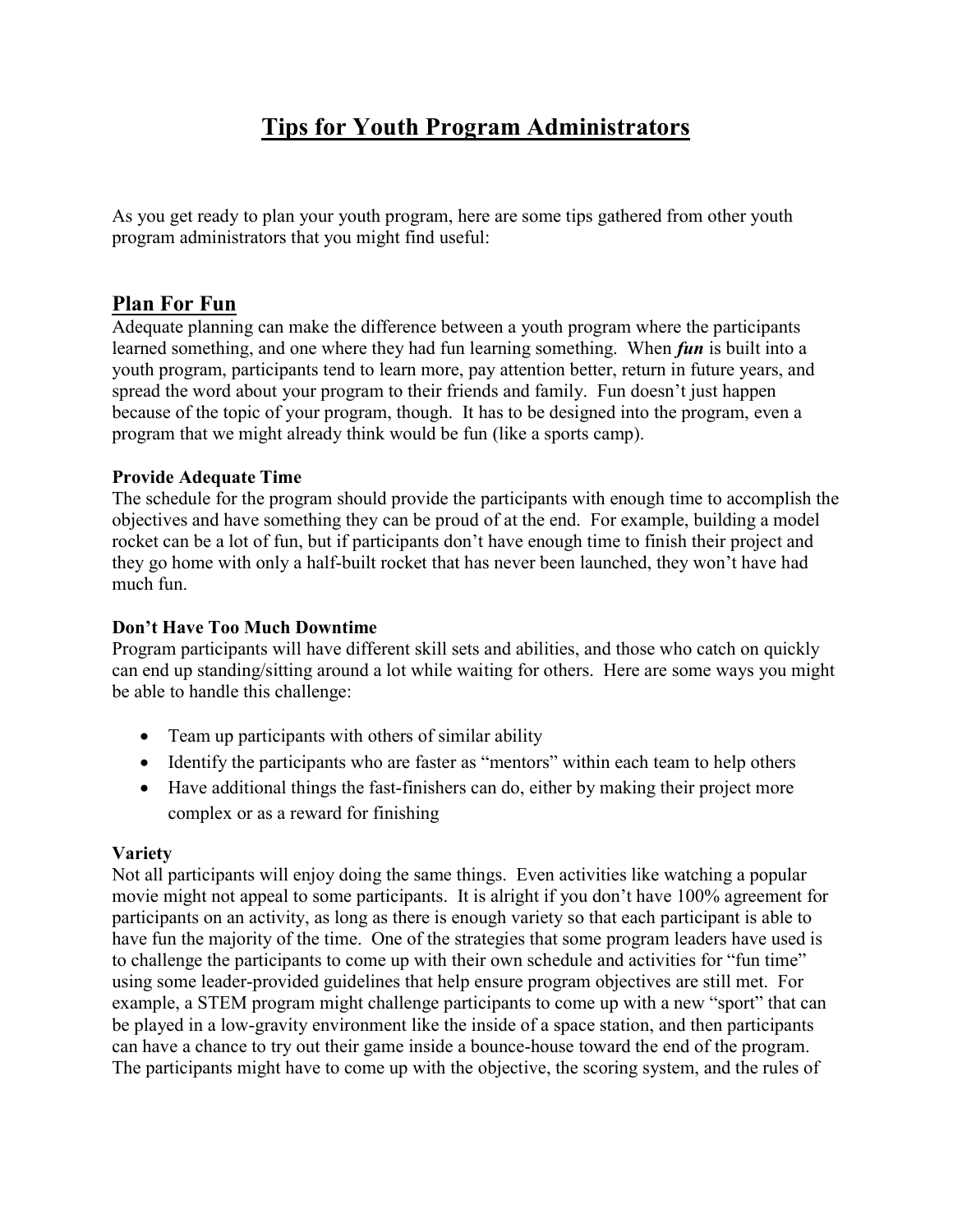play. Using things like a beach ball (available in a variety of sizes) can help mimic how a thrown object might act in such an environment.

#### Let Participants Decide On Activities

If your program can handle it, sometimes allowing the participants to decide what order things will take place, and how much time will be spent on each, will help them stay engaged and give buy-in to the decisions. It might not be significant, but they feel included. For example, there might be 3 hours total available for 3 different activities that normally would be 1 hour each. The students might be allowed to allocate 15 minutes from one or two of the activities to the one they want to spend more time doing, so that perhaps two activities are done for 45 minutes each, and the third is done for 90 minutes. The objectives of the program are thus met by having all three activities accomplished (and students can be reminded in the shortened ones that they need to keep things moving to get everything done in a shorter period of time), while students get extra time on the one they identified.

Do you have tips you can share with future program leaders on how to make things fun? If so, please submit them to \_\_\_\_\_\_\_\_ for inclusion in future publications and training sessions.

# Prepare Your Staff for Safety

Another key function you have as the leader of the youth program is to ensure your staff is ready and prepared to carry out their duties. They obviously will need to know their material, and they will need to gather the necessary resources to accomplish their tasks. In addition, they will need to recognize that they are the front-line for safety associated with your program. The following are some commonly used approaches to ensuring safety at youth programs:

# Safety training for staff

Taking time during staff training to talk about safety helps ensure everyone knows what to do if incidents arise, and it reinforces the importance of safety. Challenge the staff to identify potential safety issues that might arise during the planned activities, along with ways to minimize safety risks.

# Prior-to-arrival walk-through

At least 30 minutes before the youth participants will arrive, have designated program staff do a walk-through of all areas that will be used to ensure there are no safety hazards. Look for the obvious, like cleaning chemicals left out or an extension cord laying across an aisle, as well for the not-so-obvious, like a back door that has been propped open and could allow an unauthorized person access to the participants. In addition, make sure all emergency exit routes are unobstructed.

#### Safety specific to your activities

Many youth programs will have potential hazards that can be safely managed. For example, programs where there is a lot of physical activity should be prepared to keep participants hydrated, and deal with injuries like sprains and strains. Those working with hot objects, like hot-melt glue guns or heating plates, should ensure participants are properly supervised, are not engaging in horse play, and are using appropriate safety equipment. Program participants should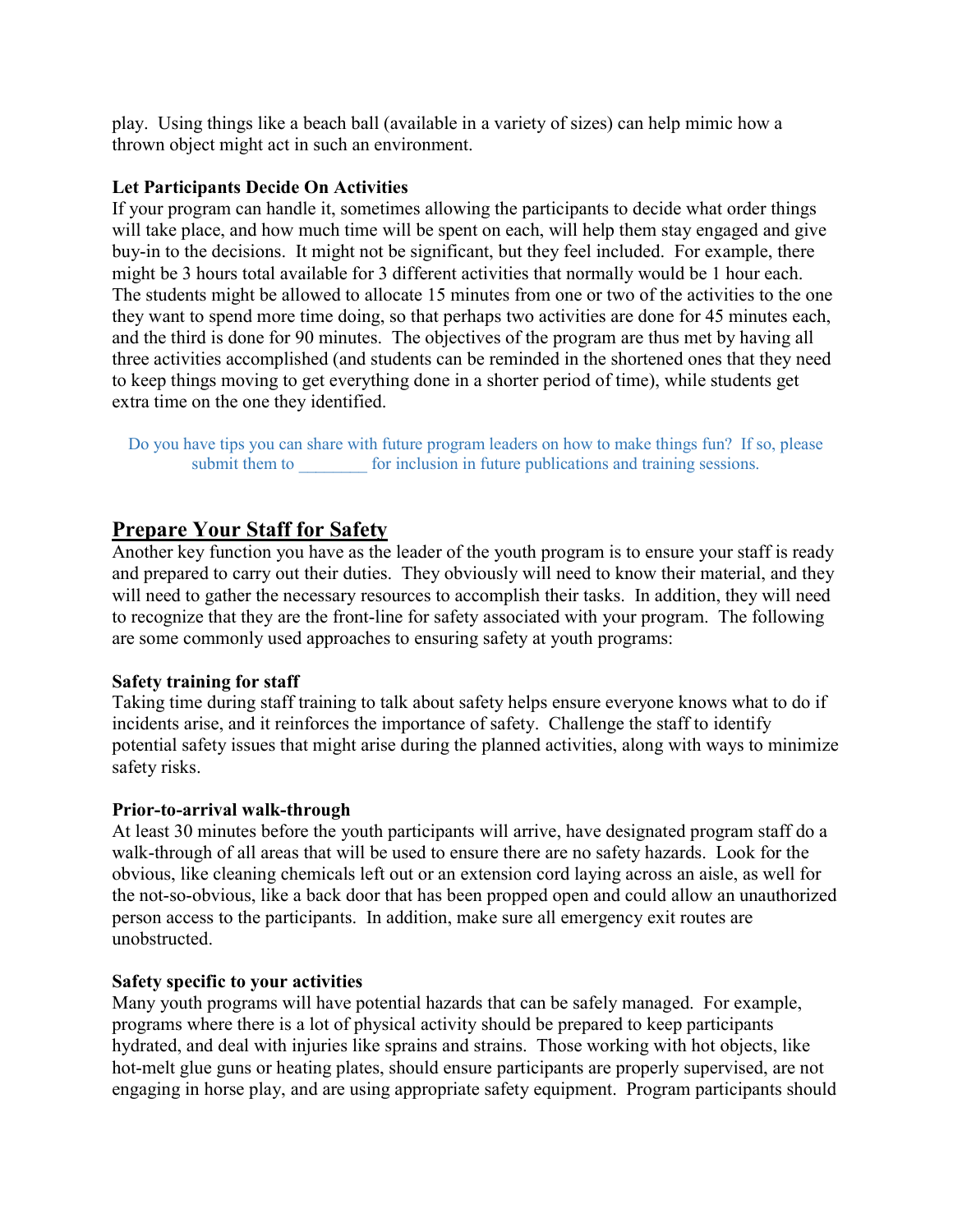be given safety training for all activities where there is an identified hazard, as well as general safety training for the overall program. They should know how to report a hazard they observe (such as, immediately notify the team leader), and what to do until it has been addressed (like stay away and warn others). For those who are outdoors during all or part of the activities, participants should have sunscreen, adequate shade during rest times, and water to drink. In addition, there should be one or more of the staff designated and trained in weather monitoring to ensure there are no hazards (e.g., high winds, lightning, hail, etc.) that creep up on the participants. In these cases, a sheltering plan should be in place so everyone knows what to do if the weather turns dangerous.

### Did You Know?

When there is lightning, there is thunder. Most people in the US grew up learning to estimate the distance of the lightning by counting the seconds between a flash of lightning and when the thunder is heard. Unfortunately, most were taught that each second of delay means 1 mile of distance from the lightning. This is incorrect, as it takes just over 5 seconds for the sound to travel 1 mile. That is a big difference, since a 10-second count means the lightning is only about 2 miles away, not 10, especially when a single lightning strike can be several miles long. Basically, if you can hear thunder, it is time to stop the outdoor activities and get to safety inside. For youth programs during the summer and early fall, lightning safety needs to be part of your overall safety plan, though it can be part of any youth program safety plan, since it can occur at any time of the year. Learn more about preparing for lightning and other weather hazards at: www.weather.gov/safety/

# Overnight Programs/Camps

Besides the logistics of handling meals and sleeping space, there are a few things to keep in mind if your youth program will be housing participants overnight.

# On-duty staff

While the formal program activities may be over, there needs to be at least one person (and preferably two so there is no potential for "one-on-one" contact) on duty and patrolling the sleeping area throughout the night. This applies whether the participants are sleeping in tents or in dormitories. The on-duty staff are responsible for ensuring the participants stay in their assigned quarters and don't take off, and for ensuring no hazards come up during the night (including animals, fire, criminals, etc.). If it is known that a participant is the subject of a custody battle by parents, the on-duty overnight staff should be particularly alert to the noncustodial parent trying to access the child.

#### Rules for participants

The participants should know what they can and cannot do, and what the rules are during the night. This includes what "lights out" means, and whether they are allowed to use personal electronic devices after that time. There should be clear rules on when they can leave their sleeping quarters, and how they can report issues to the on-duty overnight staff.

#### Parental contact